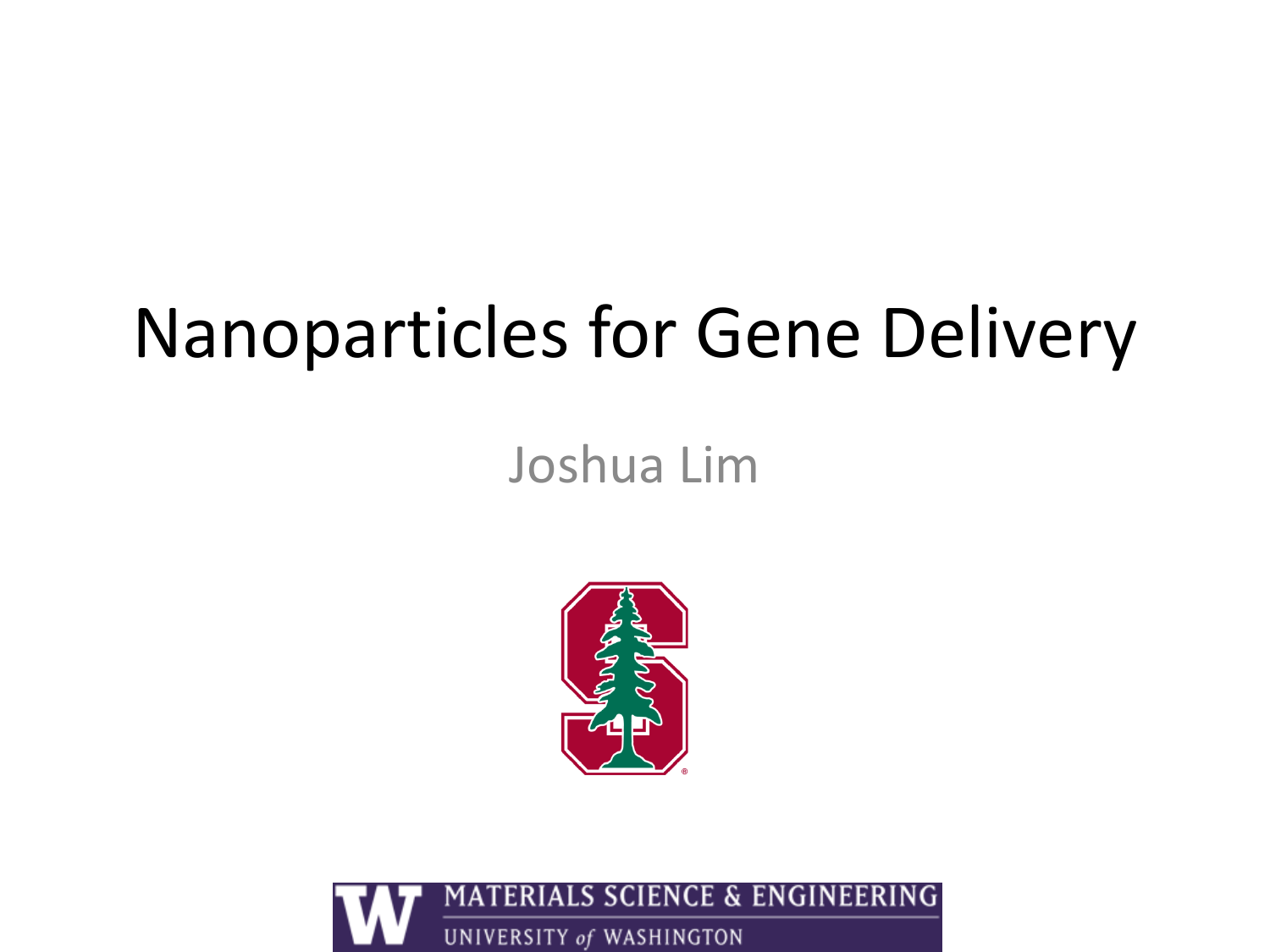# Project Overview

- Based on previous work with non-viral gene delivery method
- Iron oxide nanoparticles bring advantages
	- Superparamagnetic
	- Biodegradable
	- Easily tunable



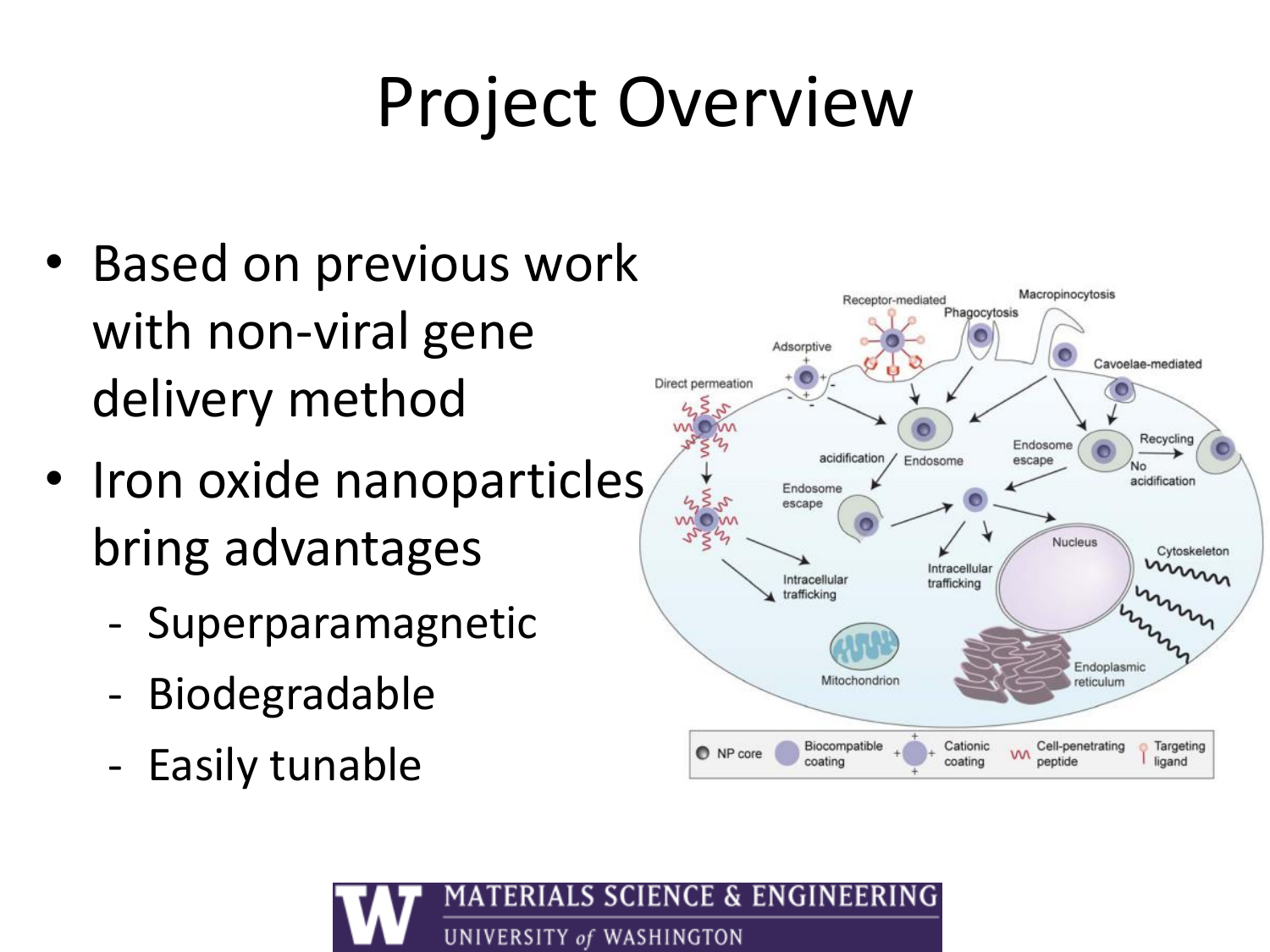# Iron Oxide Nanoparticles

#### Several components

- Iron oxide core
- Copolymer: Chitosan-PEG (polyethylene glycol)
- PEI for DNA binding- tried 1.2 kDa and 25 kDa PEI

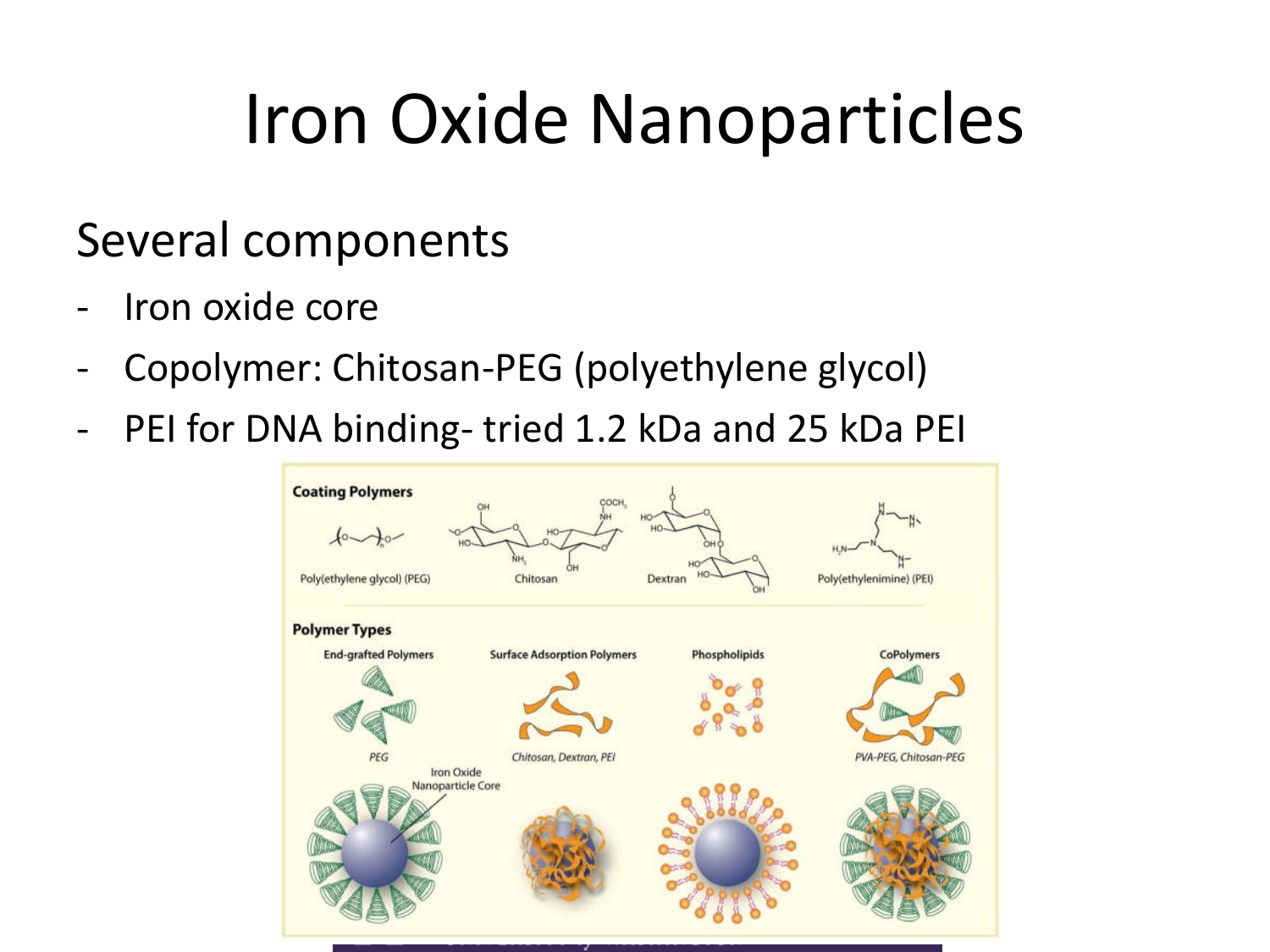#### NPBA-PEI



3,4-dihydroxy-6-nitrobenzaldehyde used to modify chitosan for higher affinity for iron oxide core

- Made batch of polymer, CPNBA-PEI, and incorporated into synthesis
- Tried different ratios of original polymer, CPBA, and new polymer, CPNBA-PEI

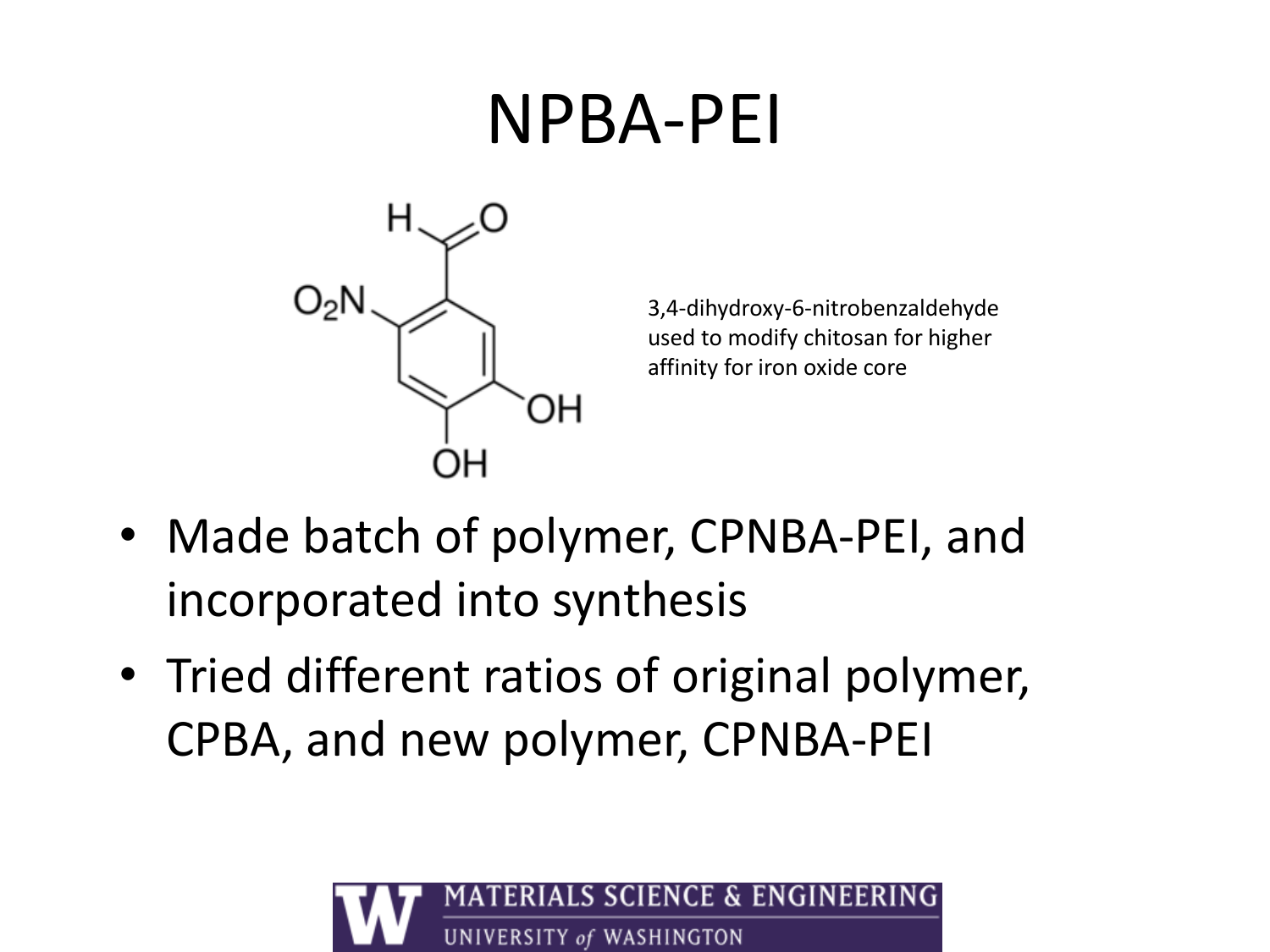# Characterization and DNA Binding

- Size and zeta potential measurements
- Bound DNA at four ratios of NP:DNA
- Red fluorescent protein DNA used



S SCIENCE & ENGINEERI UNIVERSITY of WASHINGTON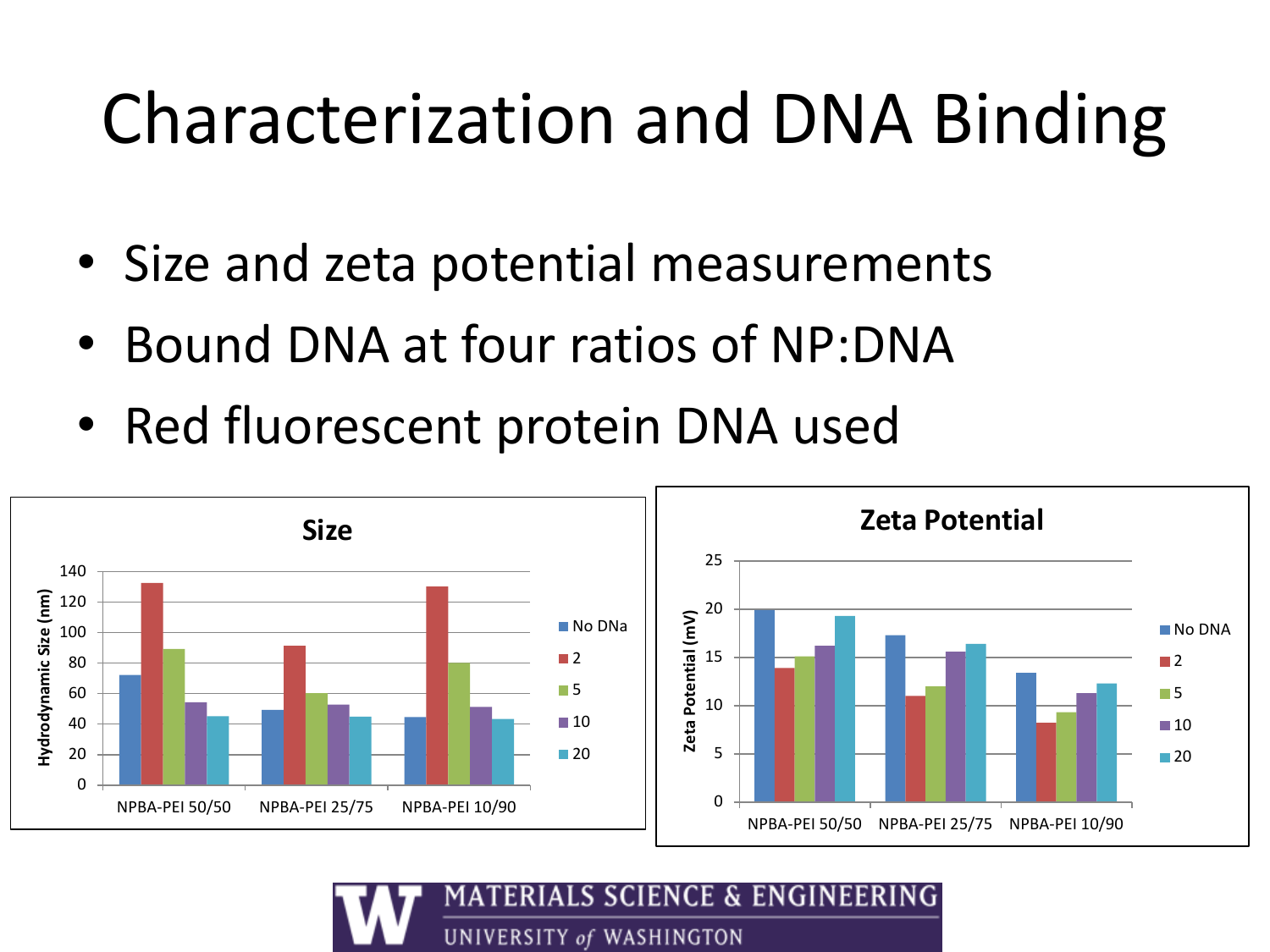### Cell Transfections

• Worked best with NPBA-PEI 50/50 on SF767 cells





50/50 10:1 NP:DNA 1ug DNA Lipofectamine control



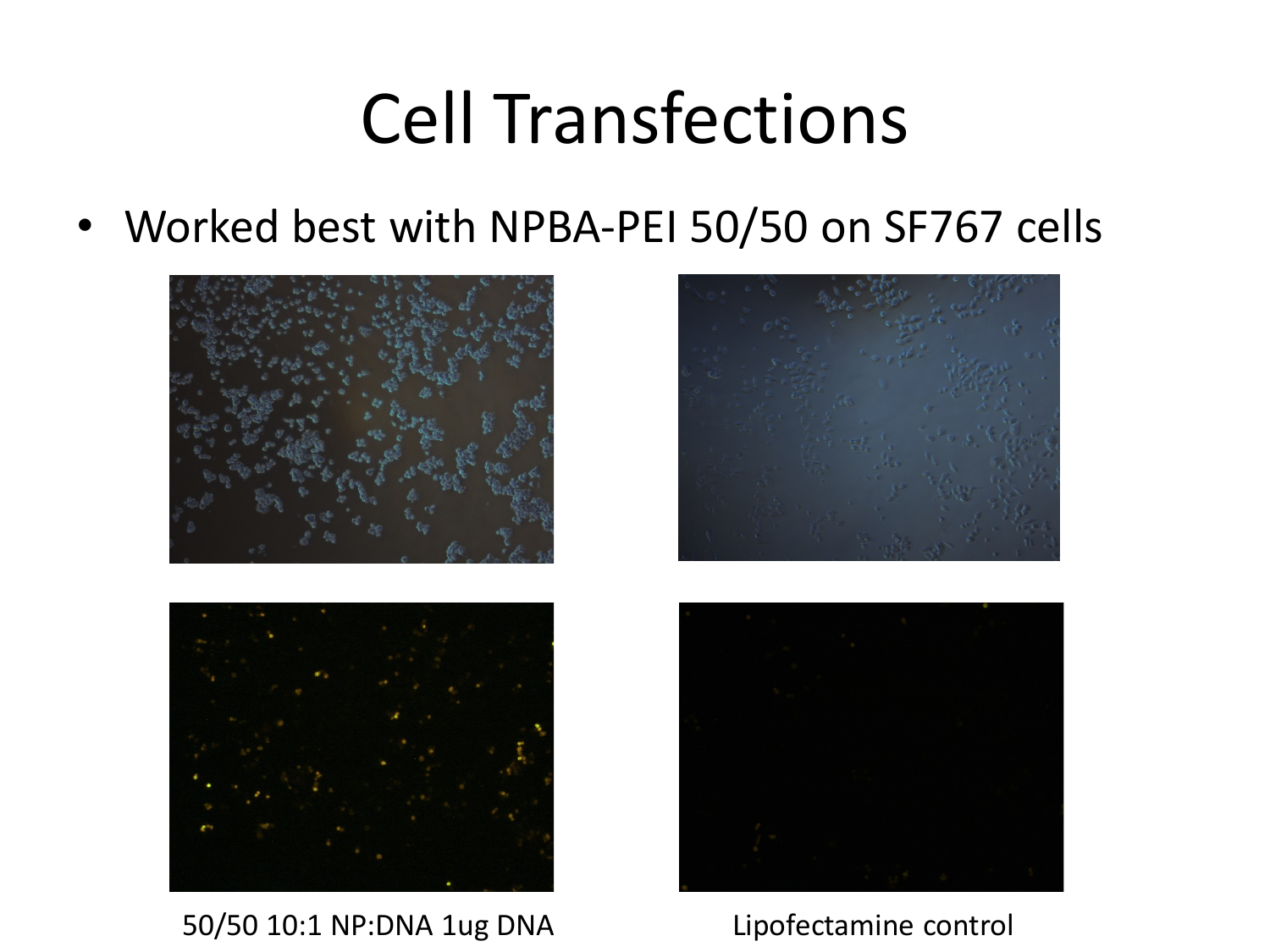# Future Work

- Measure transfection efficiency
- Try optimizing targeting ligands for enhanced uptake in specific cells
- Try combination of 1.2 kDa and 25 kDa PEI